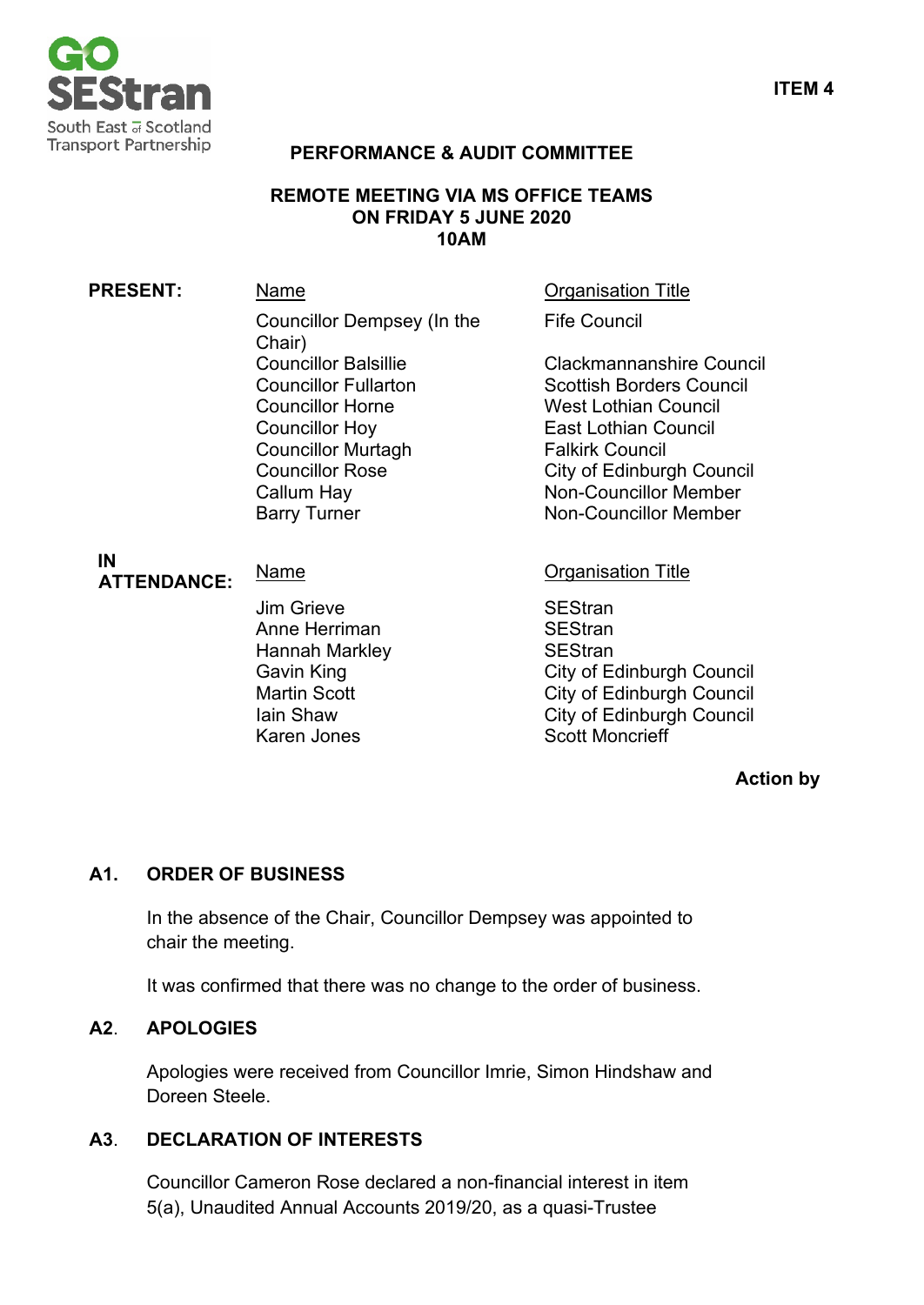member of Lothian Pension Fund.

#### **A4**. **MINUTES**

To approve the minute of the Performance and Audit Committee of 6 March 2020 as a correct record.

#### **A5. UNAUDITED ANNUAL ACCOUNTS 2019/20**

The Unaudited Annual Accounts for 2019/2020 were submitted in accordance with the Local Authority Accounts (Scotland) Regulations 2014.

The accounts were subject to audit and the audited Annual Accounts, incorporating the Auditor's report, would be presented to the Performance and Audit Committee and Partnership Board in due course.

The net revenue budget of the Partnership in 2019/20 was £0.972m funded by Government Grant and Council contributions. Overall the Partnership had an underspend of £163,000. The underspend arose due to a combination of underspends on the core revenue budget, projects budget and the RTPI project budget.

#### **Decision**

- 1) To note the unaudited Annual Accounts for 2019/20 and refer the Unaudited Accounts to the Partnership Board for review.
- 2) To note that the audited Annual Accounts, incorporating the Auditor's report, would be presented to the Performance and Audit Committee and Partnership Board in due course.

#### **Declaration of Interest**

Councillor Cameron Rose declared a non-financial interest as a quasi-Trustee member of Lothian Pension Fund.

(Reference – report by the Treasurer, submitted)

## **A6. ANNUAL TREASURY REPORT 2019/20**

The Annual Treasury Report for 2019/20 was submitted in line with the requirements of the CIPFA Code of Practice on Treasury Management in the Public Sector.

#### **Decision**

To note the Annual Treasury Report for 2019/20 and refer it to the Partnership Board for noting.

(Reference – report by the Treasurer, submitted)